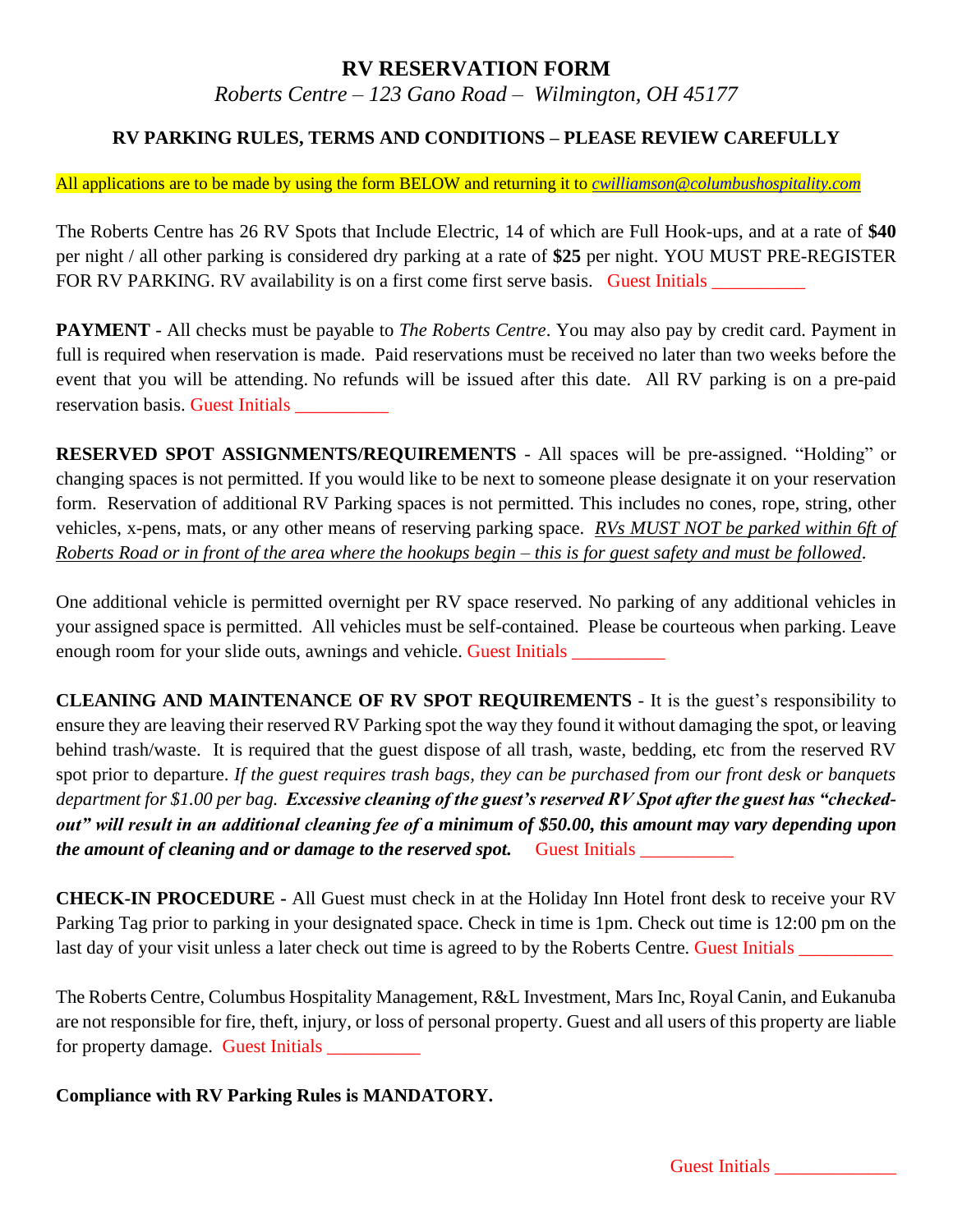# **RV RESERVATION FORM**

*Roberts Centre – 123 Gano Road – Wilmington, OH 45177*

### **PLEASE READ THE ATTACHED RV PARK POLICIES AND INFORMATION SHEET BEFORE COMPLETING FORM**

| <b>Personal Information</b>     |        |     |  |  |  |
|---------------------------------|--------|-----|--|--|--|
|                                 |        |     |  |  |  |
| Name:                           |        |     |  |  |  |
|                                 |        |     |  |  |  |
| <b>Address:</b>                 |        |     |  |  |  |
|                                 |        |     |  |  |  |
| City:                           | State: | Zip |  |  |  |
| Email:                          |        |     |  |  |  |
| <b>Cell Phone:</b>              |        |     |  |  |  |
| <b>Service Information</b>      |        |     |  |  |  |
| <b>Name of Event Attending:</b> |        |     |  |  |  |

| <b>Reference of Event Authoritie.</b>          |  |                    |                                   |                     |                        |
|------------------------------------------------|--|--------------------|-----------------------------------|---------------------|------------------------|
| <b>Arrival Date:</b><br><b>Departure Date:</b> |  |                    | <b>Type of RV Spot Requested:</b> |                     |                        |
| <b>Type and Length of Unit:</b>                |  | <b>Motor Home:</b> |                                   | <b>Fifth Wheel:</b> | <b>Travel Trailer:</b> |
| <b>Plate Number:</b>                           |  |                    | <b>Additional Notes:</b>          |                     |                        |

### **Arrival time is 1pm on first day of reservation. Check out time is 12:00 pm on the departure date of visit unless a later time is cleared by the Roberts Centre. RV Parking is Limited.**

The undersigned releases, indemnifies and saves harmless the Roberts Centre, Columbus Hospitality Management, R&L Investment, Mars Inc, Royal Canin, Eukanuba and its agents or employees from all suits, actions or claims of any persons or persons; property or acts of God. RV guests expressly assume all risk of such loss or damage and must carry their own insurance.

I have read and understand all the Rules, Terms and Conditions as set forth in this Reservation Form. I understand that the RV Reservation will be charged in full prior to my arrival at the Roberts Centre. By signing below, I agree to the Rules, Terms and Conditions as contained in the Reservation Form.

Guest Name (Printed):

Signature: \_\_\_\_\_\_\_\_\_\_\_\_\_\_\_\_\_\_\_\_\_\_\_\_\_\_\_\_\_\_\_\_\_\_\_\_\_\_\_\_\_\_\_\_\_\_\_\_\_\_\_\_\_\_ Date: \_\_\_\_\_\_\_\_\_\_\_\_\_\_\_\_\_\_\_\_\_

Guest Initials \_\_\_\_\_\_\_\_\_\_\_\_\_